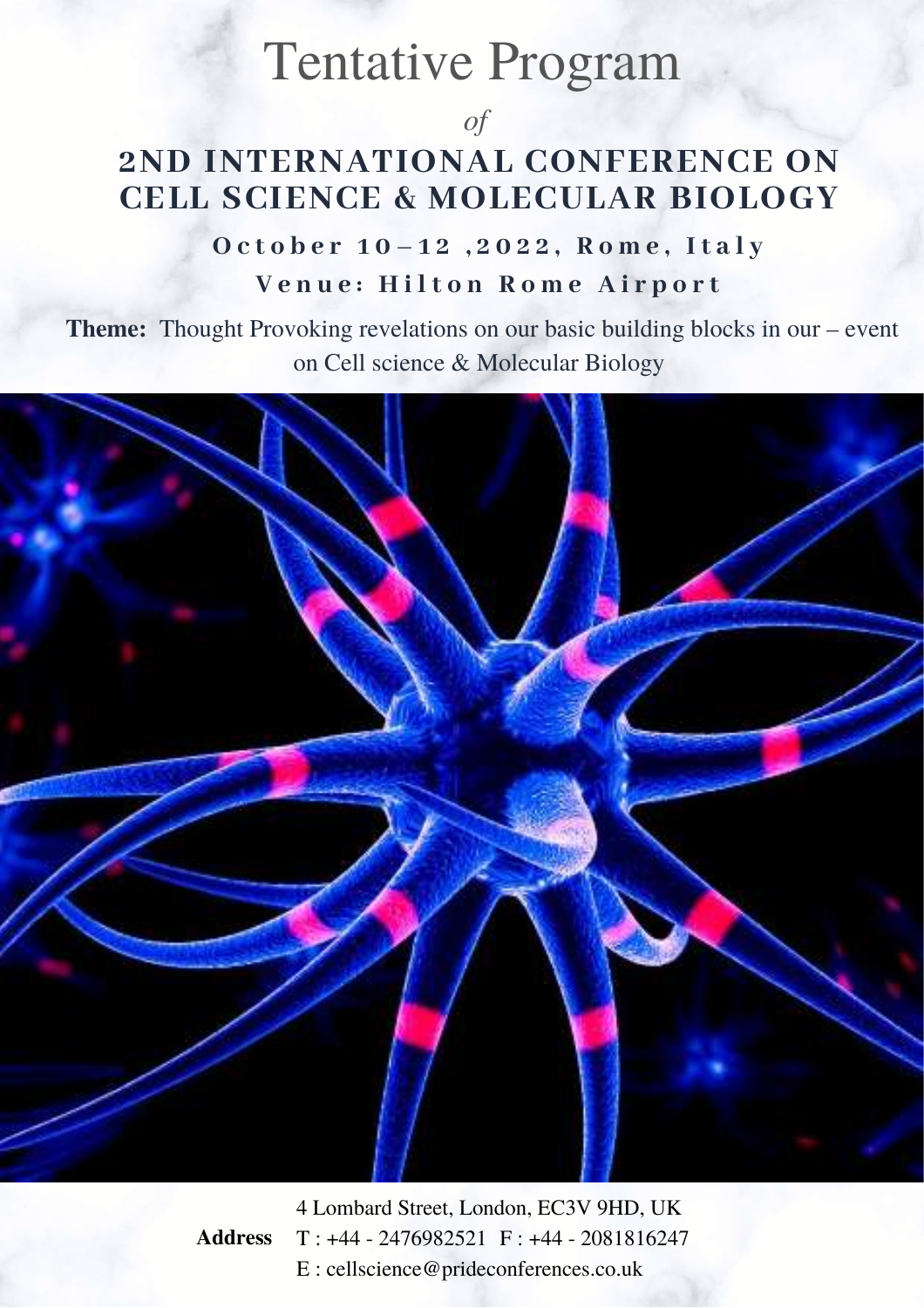## **KEY NOTE SPEAKERS**



**Title:** Modeling the Origins of Small Cell Lung Cancer from Human Embryonic Stem Cells

**Huanhuan Joyce Chen ,** *University of Chicago,* **USA**

**Title:** Prostaglandins in Teleost Ovulation: A Review of the Roles with a View to Comparison with Prostaglandins in Mammalian Ovulation **Takayuki Takahashi,** *Hokkaido University,* **Japan**

# **Few KeyNote Slots are available**

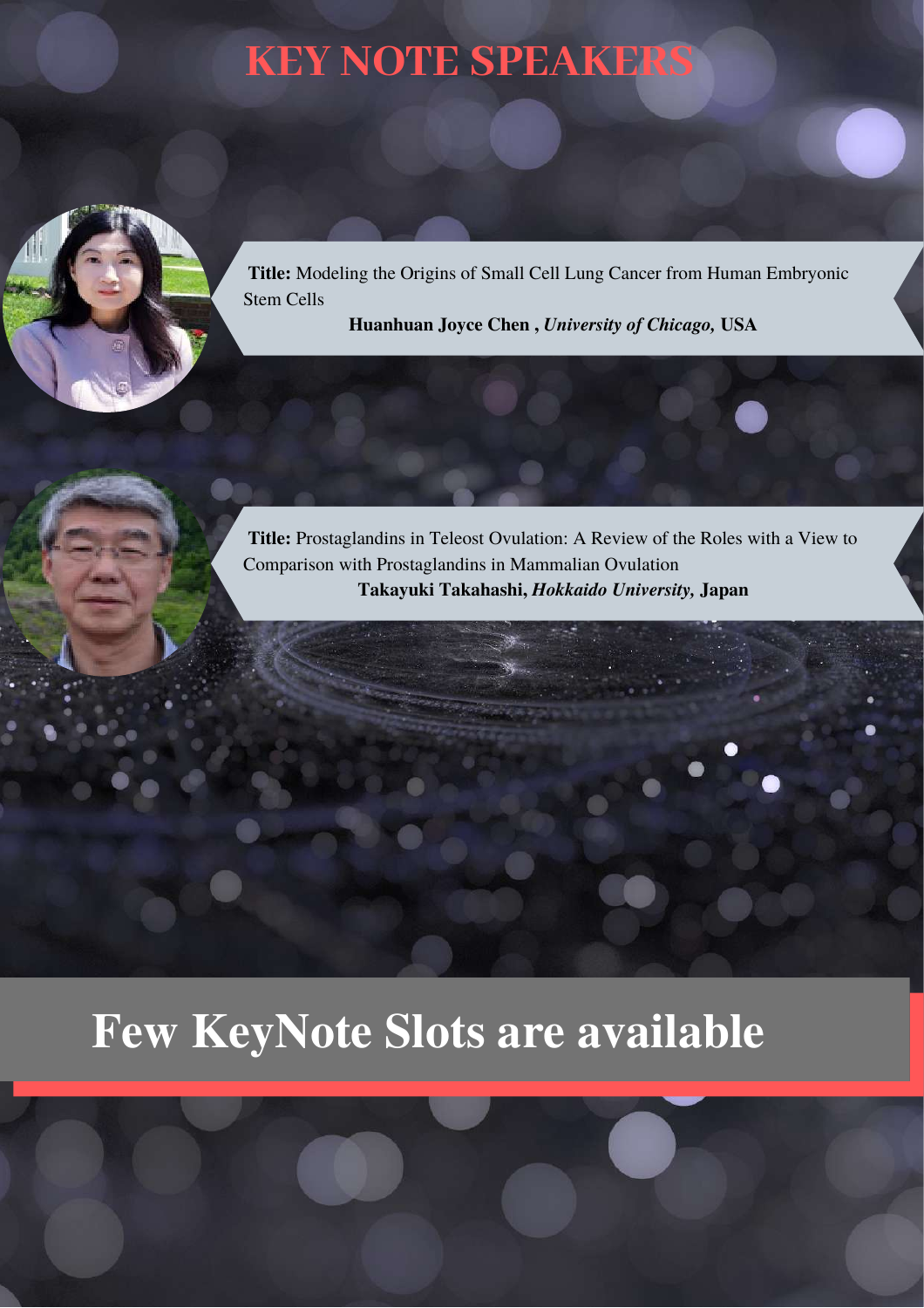### **Lectures From**

**Title:** Biallelic XPR1 Mutation Associated with Primary Familial Brain Calcification Presenting as Paroxysmal Kinesigenic Dyskinesia with Infantile Convulsions **Lin Xu,** *Qingdao University***, China**

**Title:** The Comet Assay in Insects--Status, Prospects and Benefits for Science

**Maria Augustyniak,** *University of Silesia in Katowice***, Poland**

**Title:** Drug Repositioning Strategies for the Identification of Novel Therapies for Rheumatic Autoimmune Inflammatory Diseases

**Amrie C Grammer,** *AMPEL BioSolutions and RILITE Research Institute,***USA**

**Title:** Diagnostic Marker Signature for Esophageal Cancer from Transcriptome Analysis

**Ute Warnecke-Eberz,** *University Hospital of Cologne***, Germany**

**Title:** New Insights into MS Pathomechanisms: On the Track to Control Inflammation and Neurodegeneration

**Maria Podbielska,** *Medical University of South Carolina Charleston,* **Poland**

**Title:** Breaking Therapy Resistance: An Update on Oncolytic Newcastle Disease Virus for Improvements of Cancer Therapy

**Volker Schirrmacher ,** *Immune-Oncological Center Cologne***, Germany**

**Title:** Anatomical Resection but not Surgical Margin Width Influence Survival Following Resection for HCC, A Propensity Score Analysis

**Jung-Woo Lee,** *Hallym University College of Medicine,* **Korea**

**Title:** Chronic Epipharyngitis: A Missing Background of Autonomic Nervous System Disorder and Autoimmune Disease

**Osamu Hotta,** *Pharmaceutical University***, Japan**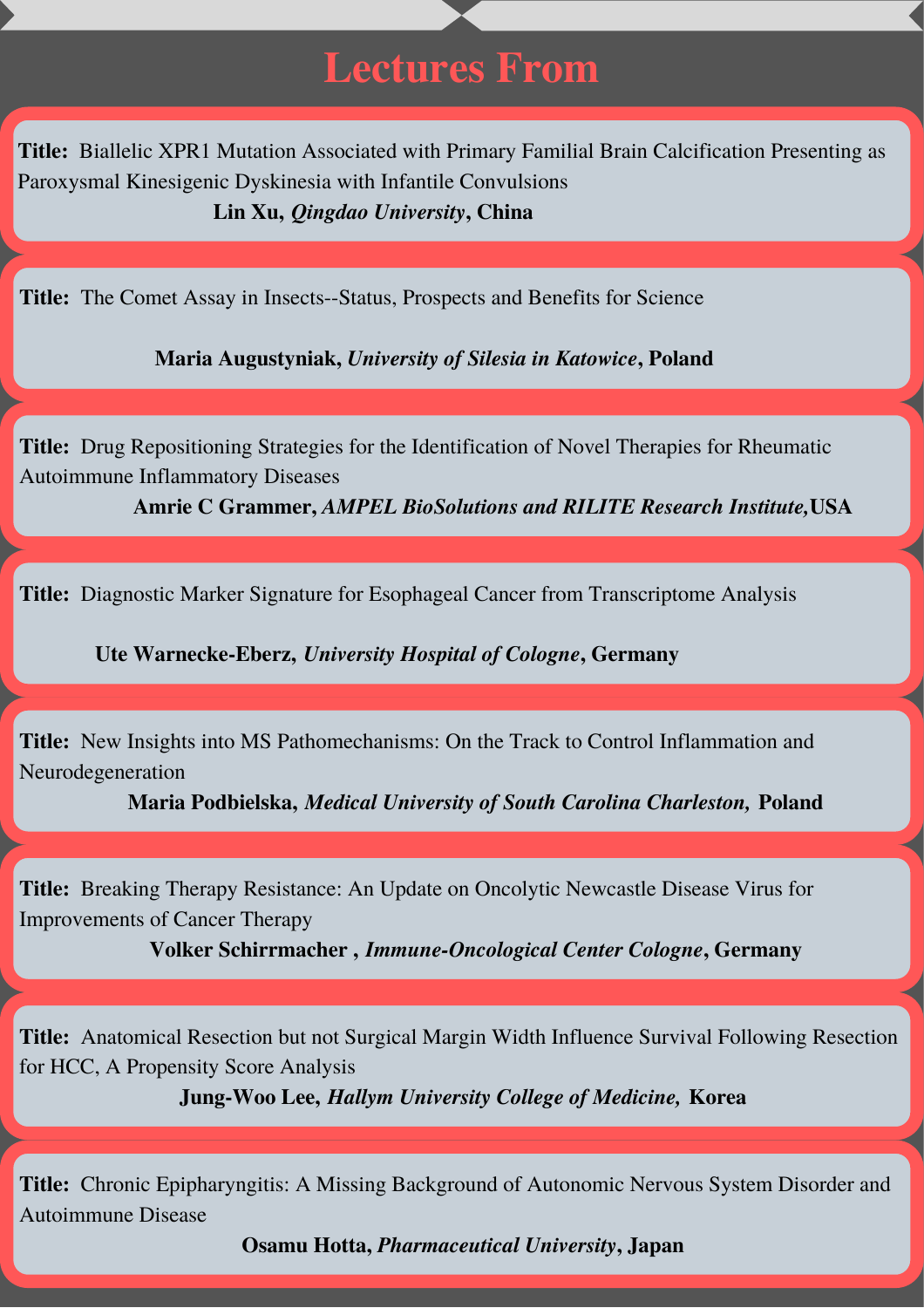**Title:** Aluminum-Stimulated Production of Lipopolysaccharide (LPS) from the Human Gastrointestinal (GI)-Tract Microbiome-Resident Bacteroides Fragilis **Walter.J. Lukiw,** *Louisiana State University***, USA**

**Title:** Analysis of the Length Polymorphisms in Sequence-Tagged-Site sY1291 on Y Chromosome in Vietnamese men of Infertile Couples.

**Nguyen Thi Tai Cao,** *Can Tho University of Medicine and Pharmacy***, Vietnam**

**Title:** Genetic Mapping of a Male Factor Subfertility Locus on Mouse Chromosome 4

**Hideo Gotoh,** *National Institute of Agrobiological Sciences***, Japan**

**Title:** Antipodal Cells of the Embryo Sac of Wheat as a Unique Object to Study Plant Polytene Chromosomes

**Tatiana Doronina,** *Lomonosov Moscow State University***, Russia**

**Title:** The Frequency of HLA Alleles in the Romanian Population

**Ileana Constantinescu,** *Carol Davila University of Medicine and Pharmacy***, Romania**

**Title:** Redox Properties of Mono- and Tri-Cyclic Cyanoenones Correlated with their Efficacy as Inducers of a Cytoprotective Phase 2 Enzyme and as Protectors against Inflammation: Potency Ranking

#### **Rene V. Bensasson,** *Department RDDM***, France**

**Title:** Enhanced AC133-Specific CAR T Cell Therapy Induces Durable Remission in Mice with Metastatic Small Cell Lung Cancer.

**Sanaz Taromi ,** *University hospital of Freiburg***, Germany**

**Title:** Type 2 myocardial Infarction in a Patient with Acute Abdomen Due to an Incarcerated Amyand's Hernia

**Silvia Barbosa,** *Instituto de Cardiologa Calle***, Colombia**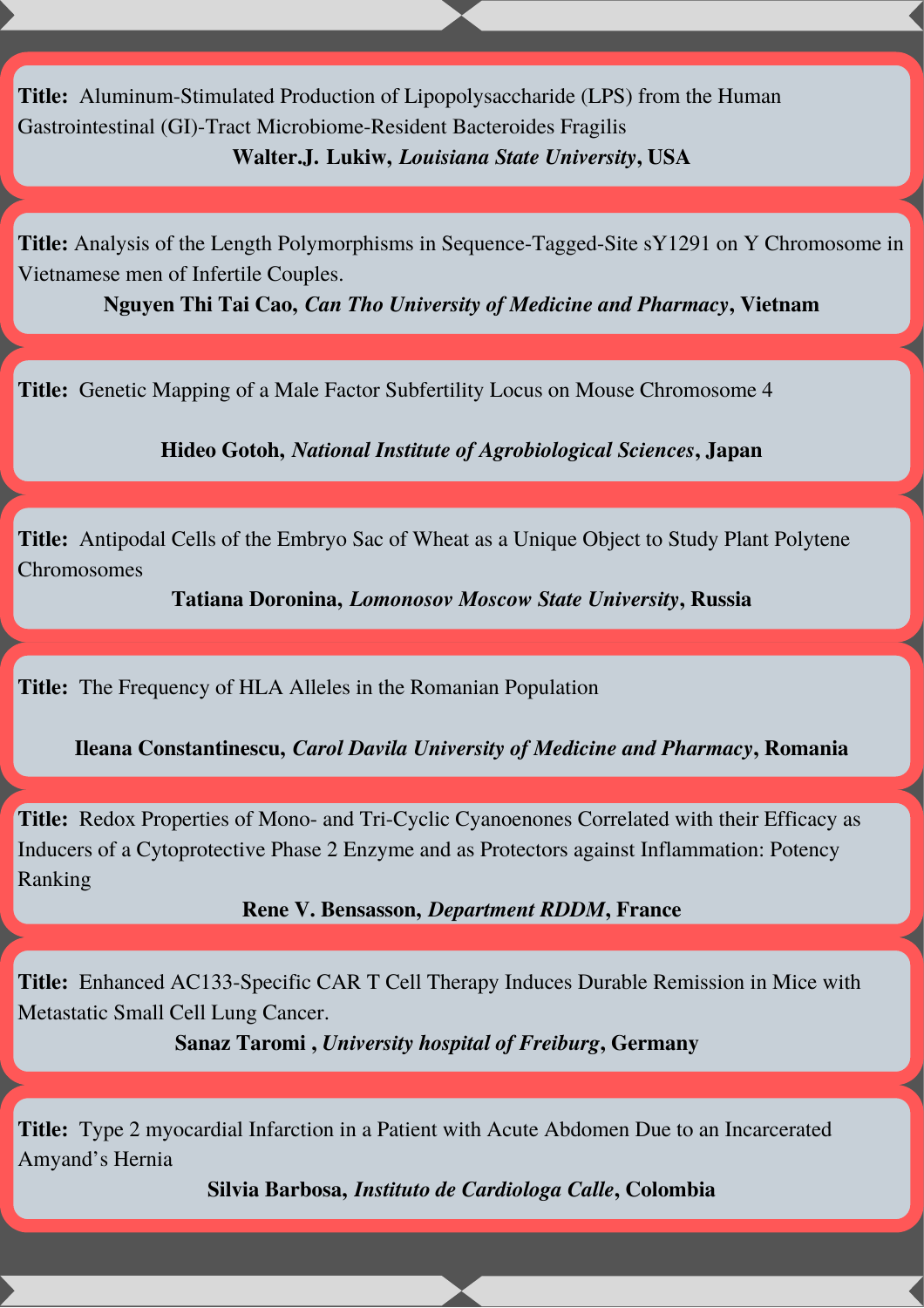**Title:** New Records of Indigofera CordifoliaHeyne ex Roth. (Fabales: Fabaceae) in Saudi Arabia based on Morphological and Molecular Evidence.

**Samah A. Alharbi,** *Umm-Al-Qura University***, Saudi Arabia**

**Title:** Bio-modulated Mice Epithelial Endometrial Organoids by low-level Laser Therapy Serves as an Invitro Model for Endometrial Regeneration

**Mona Gebril ,** *National Research Centre of Egypt* **, Egypt**

**Title:** Trichomes in Mimosa(Leguminosae): Towards a Characterization and a Terminology Standardization.

**Lucas Sa Barreto Jordão,** *Rio de Janeiro Botanical Garden Research Institute***, Brazil**

**Title:** Characteristics of PlasWD-40-1 and the HSP70-2/BiP/GRP78 Homolog PfHSP70-2 Proteins, their Possible Correlation, Role in Exporting Proteins Beyond its Shore.

**Gladys Thalia Cortes Cantin,** *National University of Colombia***, Colombia**

**Title:** Short-Term Side Effects of Sofosbuvir on the Mitochondrial Biogenesis of young Female Rats and Prenatal Embryos.

**Rana Hassan Mahmoud Hassan Khafaga,** *University of Alexandria***, Egypt**

**Title:** Myoglobin, Expressed in Brown Adipose Tissue of Mice, Regulates the Content and Activity of Mitochondria and Lipid Droplets

**Thomas A. Gorr,** *University of Zurich***, Switzerland**

**Title:** Compromising Plasma Membrane Repair in Cancer Cells

**Jesper Nylandsted ,** *Danish Cancer Society Research Center***, Denmark**

**Title:** The Neonatal Isoform of Sarco/Endoplasmic Reticulum Calcium Atpase 1 has a Paradox between its Structure and Function

**Erno Zador,** *University of Szeged***, Hungary**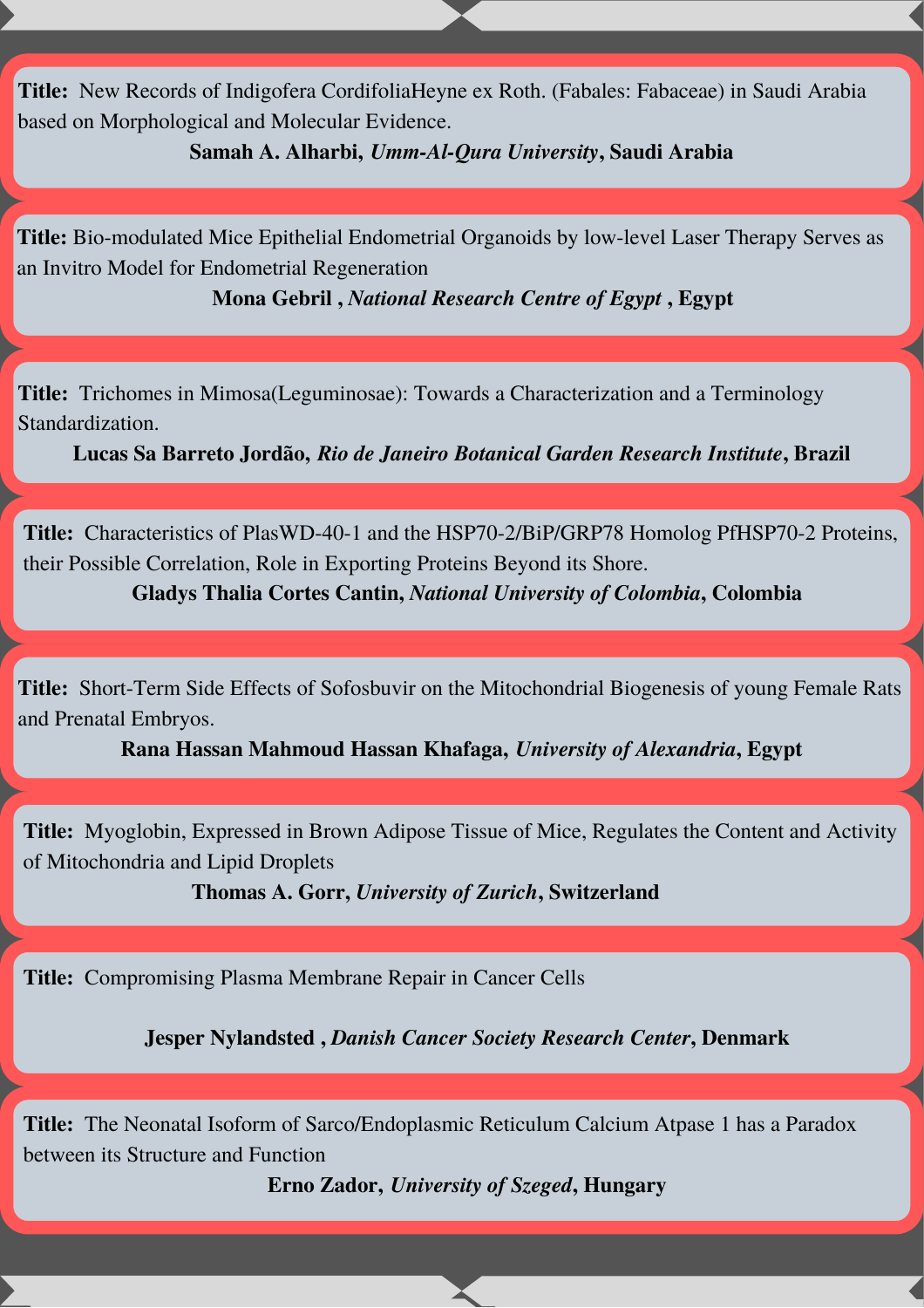**Title:** Melanocyte Activation Mechanisms and Rational Therapeutic Treatments of Solar Lentigos

**Genji Imokawa,** *Utsunomiya University***, Japan**

**Title:** Analysis of Glycosylation in Monoclonal Antibodies Aurobindo Biologics, India

**Harleen Kaur,** *AstraZeneca* **, USA**

**Title:** Fetal Heterozygosity for Both Hb G-Hsi-Tsou and Beta Thalassemia

**Maria Androulaki,** *General Hospital of Messinia***, Greece**

**Title:** Oxidative Stress in Hemolymph and Migdut Cells of the Beet Armyworm Spodoptera exigua Selected towards Cd Tolerance

**Monika Tarnawska,** *University of Silesia***, Poland**

**Title:** Modulation of Wound Processing by the Effect of Roselle Extract Through TGF-Β Signaling Pathway

**Rania Khalil,** *Delta University for Science and Technology***, Egypt**

**Title:** Cd-induced Autophagy Markers in Hemocytes and Gut Cells of the Moth Spodoptera exigua of Increased Tolerance to Cadmium

**Agnieszka Babczynska,** *University of Silesia***, Poland**

**Title:** eys+/-; lrp5+/- Zebrafish Reveal Lrp5 as a Strong Candidate for the Receptor of All-Trans Retinol in the Visual Cycle

**Shimpei Takita,** *Indiana University***, USA**

**Title:** COVID-19 Suspected Myopericarditis without Pulmonary Involvement

**Steven Mirabella,** *Nassau University Medical Center***,USA**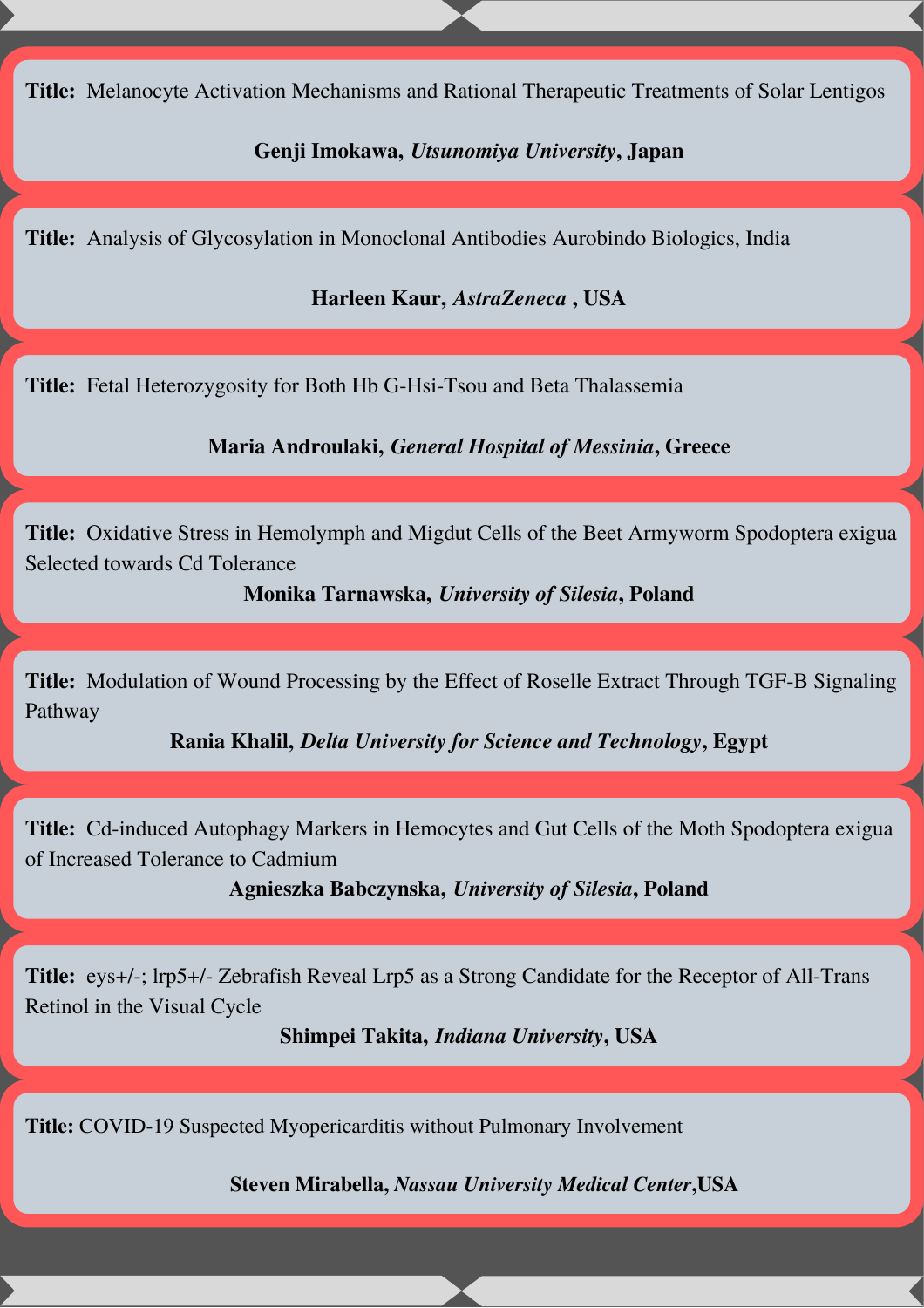**Title:** Iodothyronines and Body Adiposity: a Focus on White Adipose Tissue

**Elena Silvestri,** *University of Sannio***, Italy**

**Title:** Leucine Rich Repeats in Proteins from NCLDVs

**Norio Matsushima,** *Sapporo Medical University***, Japan**

**Title:** Colo-enteric Fistula associated with diffuse Large B Cell Lymphoma that resulted in Gastrointestinal Bleeding : A case report and literature review

**Shih-Wei Chiang,** *Department of Surgery***, Taiwan**

**Title:** A Quantitative Method for the Detection and Validation of Catalase activity at Physiological Concentration in Human Serum, Plasma and Erythrocytes Samples

**Honnur Krishna,** *SDVS Sangh's, S. S. Arts College and T. P. Science Institute***, India**

**Title:** A simple Uric Acid assay by using 3-hydroxytyramine as a Chromogenic Sensor in Human Serum Samples

**Vijaylakshmi Edalli,** *SDVS Sangh's, S. S. Arts College and T. P. Science Institute***, India**

**Title:** Bio-modulated Mice Epithelial Endometrial Organoids by low-level Laser Therapy Serves as an Invitro Model for Endometrial Regeneration

**Mona Gebril,** *National Research center of Egypt***, Egypt**

**Title:** Genetic Mutations of RBM20 Cause Ribonucleoprotein Granule Cardiomyopathy

**Wei Guo,** *University of Wisconsin-Madison***, USA**

**Title:** Incidence of Metabolic Syndrome among Patients with Controlled Graves' Disease – An observational study

**Jinesh Sengupta,** *Nayagram Superspeciality Hospital***, India**